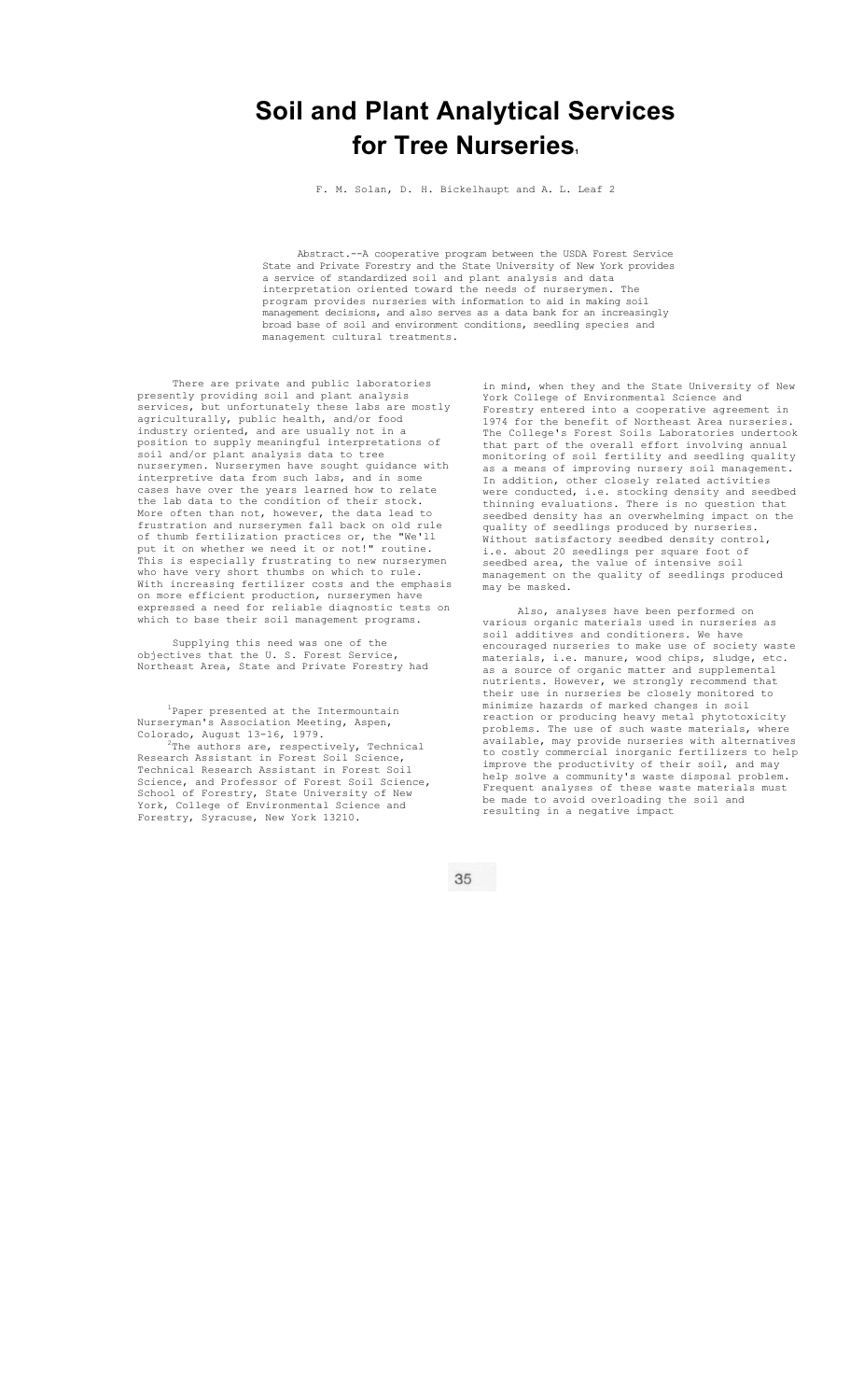on the quality of the stock being produced and on the environment around the nursery area.

Some of the nurseries were able to adjust their soil management programs as per our recommendations and the quality of their stock showed marked improvement. For example, the stock at one state nursery showed marked improvement after the nurserymen reduced their sowing rate (which was purposely high to balance mortality from frost heaving), incorporated organic matter into their very sandy textured soil to increase the cation exchange capacity and moisture holding ability, and added fertilizer where our analytical data pointed out suspected deficiency levels.

At another nursery, limited fertilization had been done in recent years due to budget constraints and the high cost of commercial inorganic fertilizers. But analyses of soil and seedlings showed that various nutrient levels ranged from fair to luxurious. Organic matter and phosphorus levels in the soil were very high due to routine addition of composted hen manure and green manuring between rotations. We recommended that no phosphorus fertilizer be added to the soil until future soil nutrient monitoring showed it was needed. At this nursery, stock quality appeared to be very good for conifer species and was salable as 2-0 stock, becoming too large if left in the seedbed for a third year.

In addition to the annual sampling of soil and seedlings, a study was established at two state nurseries to evaluate in detail seedling growth and development over time. Separate samples of soil and seedlings of several conifer species common to both nurseries were taken at weekly intervals over two growing seasons to determine seedling development and nutrient uptake from seed germination to salable stock under normal nursery conditions. Soil chemical analysis and seedling morphological and chemical analyses are being related to degree day summations at each nursery. This is being done to correlate the growth and development patterns and nutrient uptake rates of seedlings with an important climatic component, temperature, to evaluate the timing of fertilizer topdressings rather than rely on fixed calendar dates regardless of climatic conditions of any growing season.

At the end of the initial cooperative agreement it was concluded that:

- 1) a long term available service of the *type* we were providing would be useful to public and private tree nurseries;
- 2) a regular program of soil and seedling analysis should become part of each nursery's operating procedure; and

3) the soil and plant analysis work done at Syracuse be continue

Continuation of this service to nurseries should provide data and recommendation inputs to help nurserymen in their soil management decisionmaking processes toward improving their production of high quality outplanting stock in an efficient manner and in a minimum rotation period. Also, the service should assemble additional baseline data to strengthen fertilizer recommendations. A primary consideration is to provide comparable and consistent data over time. Therefore, the Forest Soils Laboratories at Syracuse continue to cooperate with the U.S. Forest Service, State and Private Forestry, in the Northeast Area, Western Area, and Southern Area, and make its analytical services available to all state, federal and private tree nurseries.

Both soil and plant analyses are useful tools if properly used: soil analysis attempts a direct measure of soil nutrient supply; plant analysis is a direct measure of nutrient uptake and an indirect measure of soil nutrient supply. A regular program of monitoring nutrient supply and uptake and recommending soil amendments when needed to keep nutrient levels at near optimal levels, provides an important aspect of stock quality control. Such control employed prior to and during seedling growth and development will result in more efficient use of seedbed space and should help minimize culling at seedling harvest time.

In order to meaningfully interpret soil and/or plant analysis data it must be compared with sound baseline data generated from past sampling and analyses, or with available data assembled from the literature. Fertilizer recommendations must be based on such comparisons. Understand that it is extremely important that the methodologies of sampling and analyses used in a current analytical program and those used to generate the baseline data, identifying expected deficiency levels upon which interpretation of the current analytical results is based, must be the same. Variations from standardized techniques in such things as time of sampling, handling samples in preparation for analyses, relatively minor-appearing modifications in sample preparation and analytical procedures will result in data that cannot be validly compared with known baseline values, no matter how carefully the data were produced.

Since we do not yet feel in our six years of nursery soil and seedling analyses that we have compiled sufficient raw data upon which to set standards of near-optimal levels for a large variety of nursery tree crops, we rely on the compilations of one who has - Dr. S. A.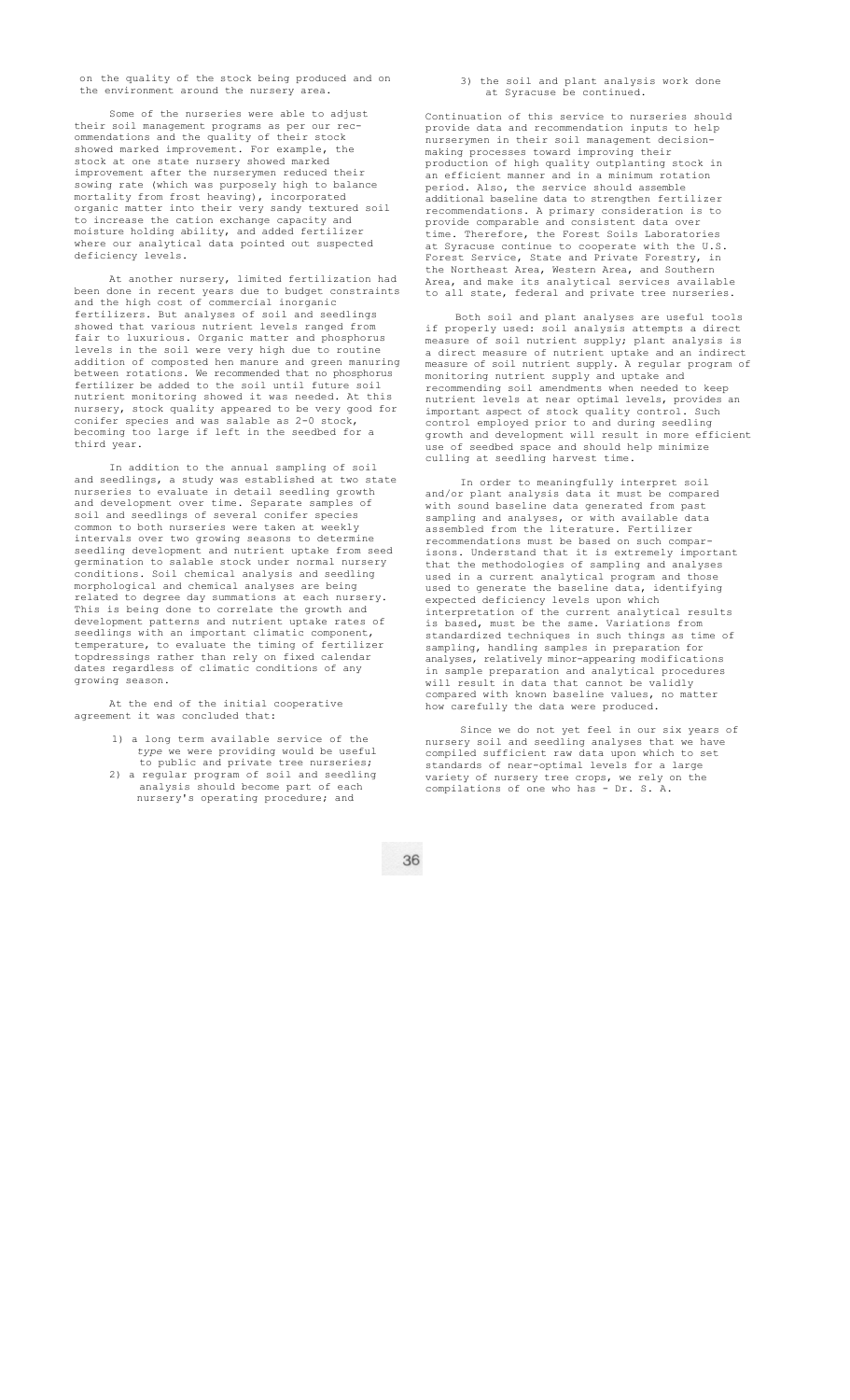Wilde. We use the recommendations of Wilde et al. (1972)3 as a guideline and use methods of sampling and analysis that are, we believe, safely comparable with those used by Dr. Wilde. His values are based on long-term compilations from many years of nursery soil analysis experience. For our recommendations we approximate Dr. Wilde's intermediate sail fertility ratings for conifers and high ratings for hardwoods as minimal . The following is a list of threshold values we presently employ at Syracuse (using our analytical methods):

> If the cation exchange capacity (cec) expressed in me/100g is less than 8.0 for beds with conifer seedlings or less than 11.0 for hardwoods-ornamentals, it is low and needs attention.

If the soil organic matter level (Loss-on-Ignition method for eastern nurseries or Walkley-Black method for western nurseries) is much below 4.0 to 5.0%, it is probably low and needs attention.

To correct low cec levels where necessary, add massive amounts of organic matter, i.e. one to three inch depth, between rotations of seedlings and rototill it into the soil. Care is needed to add organic matter with a relatively narrow *C/N* ratio or supplement organic matter with some *N* fertilizer to minimize developing chlorosis in seedlings or cover crops.

If total *N* is less than 0.15% for beds with conifer seedlings or less than 0.20% for hardwoods-ornamentals, it is low and needs attention. Correcting for low cec and soil organic matter by addition of massive amounts of organic matter will probably correct total N levels.

If electrical conductivity expressed in millimhos per cm is greater than about 2.0 to 3.0, it may be too high and detrimental to seedlings. This measure of total salt seedlings. This measure of total salt<br>concentration may be a problem for western nurseries and needs attention.

If soil reaction (pH) is less than pH 5.5 for conifers or less than pH 6.0 for hardwoodsornamentals, lime is probably needed to raise pH above these values (approximately one ton of limestone per acre will increase pH values about 0.5 pH

<sup>3</sup>Wilde, S. A., G. K. Voigt, and J. C. Iyer. 1972. Soil and plant analysis for tree culture. Oxford and IBH Publ. Co., New Delhi India (Distributed in North America by Dr. S. A. Wilde, Madison, Wisconsin) 209p.

units, depending upon soil texture, organic matter, and initial soil acidity level). If reaction is greater than pH 6.5 for conifers or greater than pH 7.0 for hardwoods-ornamentals, sulfur is probably needed to lower pH below these values (approximately 500 pounds of powdered elemental sulfur per acre will decrease pH values about 0.5 pH units, depending upon soil texture, organic matter, and initial soil alkalinity level).

If soil P is less than 100ppm for beds with conifer seedlings or less than 150 ppm for hardwoods-ornamentals, it is low and needs attention. This P recommendation is about four-fold greater than Dr. Wilde's recommendation, and is based on five years of working with northeastern species; certainly it needs to be further evaluated, but is our best current judgment.

If soil K is less than 100ppm for beds with conifer seedlings or less than 150 ppm for hardwood-ornamentals, it is low and needs attention.

If soil Ca is less than 500ppm for beds with conifer seedlings or less than 1000ppm for hardwoods-ornamentals, it is low and needs attention.

If soil Mg is less than 150ppm for beds with conifer seedlings or less than 250ppm for hardwoods-ornamentals, it is low and needs attention.

Certainly the above values are tentative and subject to modification as we learn more about various species and responses to cultural treatments. It should be clear that we are not employing any revolutionary techniques of nursery soil and seedling sampling and analysis. We are purposely employing detailed methods because of their reliability and repeatability. The reliability of standardized techniques of sampling and analysis is crucial to the success of the service that we are providing. We want the service made available to as many nurseries as possible and oriented toward nursery crops. Recommendations will be based on the needs of nursery crops as best as we currently understand them. Also, data generated by the service should be comparable over time so that patterns of nutrient supply and uptake in individual nurseries can be documented over a period of years. A complete computer center is available at the College and all generated data is stored and available to us for statistical analyses. As long as our methodology remains unchanged, we will continue to add nursery soil and seedling analysis data to this file. Sufficient data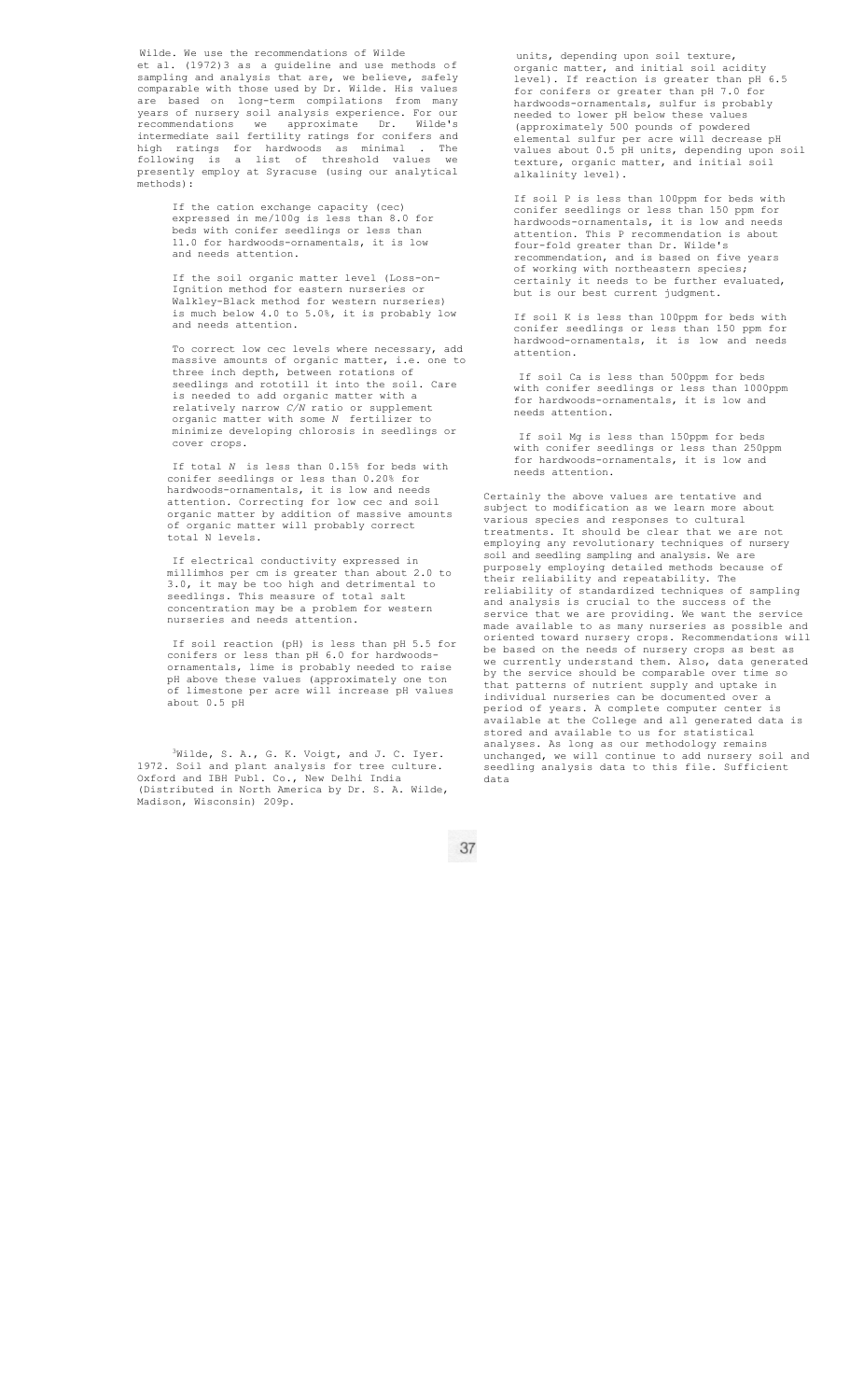collected over time will lead to the establishment of refined baseline data levels.

Ideally we seek to determine the near optimal soil and seedling values for each nursery that will result in optimum stock production and quality for each tree species grown. The development of such nursery and species-specific baseline values can be documented only after routine, standardized soil and seedling analyses data are collected over a long time period.

Relating soil and seedling chemical analyses values to stock quality requires that seedlings be analyzed morphologically as well as for their chemical composition. Sampling of intact seedlings provides weights and measurements foraquality index formula. We use a quality index:

## Total seedling dry weight (g) Quality Index = Height (cm) + Shoot weight (g) Diameter (mm) Root weight (g)

which assumes that the larger the seedling, within limits, the better as long as it is a balanced seedling; thus the total weight is balanced by the height:diameter quotient and the shoot:root ratio.

The final measure of real seedling quality is the ability of the seedling to survive and perform well after outplanting. However, seedlings of the highest potential quality may encounter various adverse conditions between lifting and outplanting which will diminish their success in the field. Overheating or desiccation in transport, or careless planting may occur beyond the nursery gate and much or all of the nurseryman's efforts to provide real quality seedlings may be undone. These potential problems deserve the close attention of field foresters. Production, lifting, shipping, outplanting and establishment of high quality seedlings requires close cooperation between nursery and field levels of the forestation process. The seedlings' ability to survive and perform well in the field is difficult to predict. We must learn to relate real seedling quality to morphological characteristics that are quantifiable, yet based on firm physiological grounds, and related to the seedling nutrient element status. The file of seedling quality index data that we are building along with corresponding

seedling chemical values, soil chemical values, and cultural treatment records, becomes more valuable as it increases in number and species over the years. The file will be a major asset in increasing the level of accuracy to which we are able to identify critically low or deficient levels of nutrients from adequate and near-optima] levels for varying species, age classes, and nurseries.

We at Syracuse are just beginning to learn about western nurseries. The 1978 sampling season was the first in the program to take us into the land of saline soil and tumbleweed competition. The analyses of these western nursery samples present some problems in the lab that were not encountered with eastern nursery soils. For example, our method of determining the

organic matter level of soil was inappropriate calcareous soils so we used a wetoxidation method for the western calcareous soils that provides truer organic matter estimates. Also we have altered our cec analytical methods for high calcareous soils according to Richards (1954)4. Thus, we are learning about western nurseries and analytical problems associated with high reaction soils, and<br>the needs of species grown on them. It is our hope the needs of species grown on them. It to be able to supply western nurseries with the same level of reliable and comparable analytical data and interpretation as we have provided eastern nurseries. We will continue to make adjustments in our operation as our western nursery experience dictates.

Each participant in this meeting has been given a handout containing portions of the soil and seedling data distributed to all nurseries participating in our service in 1978 plus cover letters of the soil and plant analysis data, and a statement on Nursery Soil and Seedling Sampling and an order form for participating in our service There are five different sections to the computer printouts: three of these present examples of soils data; and two present examples of seedling data.

Section 1 contains texture data of the top 6 inch soil depth. The heading at the top of the sheet reads:

NURSERY SOIL SAMPLES COLLECTED FALL 1978 SAND SILT CLAY NAME CODE DESCRIPTION

Each line represents one sample, identified under the heading of CODE and DESCRIPTION (These are explained in the soil cover letter which accompanies each data packet. The first of the sheet, 78 CO FC, is from Fort Collins, Colorado. A-2-NORTH 1-0 PONDEROSA PINE locates the sample in the nursery and notes the age and species present at time of sampling. The numbers under the SAND, SILT, CLAY columns are percentage of each and SALO

under the heading NAME is the soil textural name, sandy loam, for that soil sample. So according to the first line in the first section of the soils data: a soil sample from area

4Richards, L. A. Editor. 1954. Diagnosis and improvement of saline and alkali soils. USDA Agric. Hdbk. 60. U.S. Govt. Print. Office, Wash., D. C. 160p.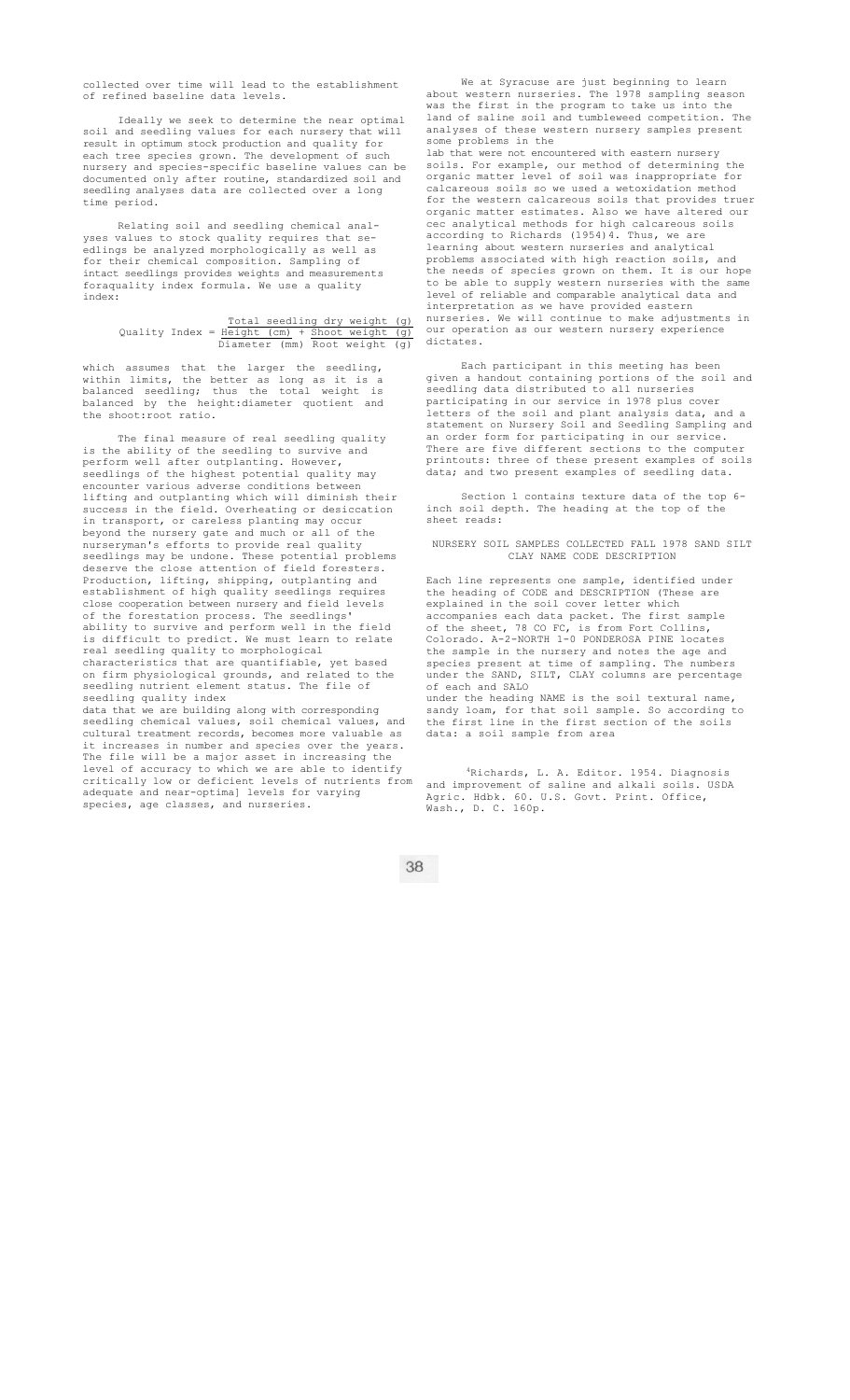A-2-North of the Fort Collins, Colorado State Nursery, is a sandy loam of 71.3% sand, 15.0% silt, and 13.7% clay.

Section 2 contains soil reaction, organic matter, and chemical data of the top 6-inch soil depth. The heading at the top of the sheet reads:

NURSERY SOIL SAMPLES COLLECTED FALL 1978 PH ORGANIC MATTER N P K CA MG CODE DESCRIPTION LOT WB PERCENT\*\*PPM

Again, each line represents one sample identified under the columns CODE and DESCRIPTION. From left to right are values for the identified soil samples: pH, % organic matter by loss of ignition (LOT) and/or the WalkleyBlack wet oxidation (WB), % total nitrogen (N), and parts per million (PPM) phosphorus (P), potassium (K), calcium (CA), and magnesium (MG). At the top of the page immediately following the one just described, the chemical analysis data for the same sample 78 CO FC A-2- NORTH 1-0 PONDEROSA PINE continues under the heading:

NURSERY SOIL SAMPLES COLLECTED FALL 1978 MN NA FE ZN AL CEC EC CODE DESCRIPTION ---- PPM ---------- ME/100G

From left to right are values for the identified soil samples: parts per million (PPM) manganese (MN), sodium (NA), iron (FE), zinc (ZN), aluminum (AL), cation exchange capacity (CEC) expressed in milliequivalents per 100 grams (ME/1000), and electrical conductivity (EC) expressed in millimhos per centimeter which is a measure of salt concentration. So, according to the first line in the second section of soils data: soil sample A-2- North from Fort Collins, Colorado State Nursery has pH of 6.7, organic matter of 3.32% and 2.02% by the loss of ignition and wet oxidation methods, respectively, 0.086% total nitrogen, 130.4 ppm phosphorus, 242.0 ppm potassium, 1555.1 ppm calcium, 178.1 ppm magnesium, 0.56 ppm manganese 18.21 ppm sodium, 0.19 ppm iron, 0.56 ppm zinc, 1.14 ppm aluminum, a cation exchange capacity in excess of 20.0 milliequivalents per 100 grams, and electrical conductivity of 0.5 millimhos per centimeter.

Section 3 contains recommended rates of N, P, K, Ca, Mg fertilizer needs. The heading at the top of the sheet reads:

RECOMMENDATIONS FOR NURSERY SOIL SAMPLES N P205 K20 CA MG PH CEC CODE \*\*POUNDS PER ACRE

COLLECTED FALL 1978 DESCRIPTION

For each sample, identified under CODE and DESCRIPTION on the right side of the sheet,

there are two lines of data, one labeled CONIFER and one labeled HARDWOOD on the left side of the sheet. This is to provide information for preparing seedbeds for either conifer crops or the more demanding hardwood-shrub species. Nitrogen (N) is expressed as either LOW or OK, phosphorus (P) is expressed in pounds per acre P<sub>2</sub>0<sub>5</sub> needed to bring the soil up to guideline or baseline levels, potassium (K) is expressed as pounds per acre K20 needed to bring the soil up to guideline or baseline levels, calcium (CA) and magnesium (MG) are expressed in pounds per acre needed to bring the soil up to guideline or baseline levels, pH adjustments are expressed as either pounds per acre lime (L) or pounds per acre sulfur (S) needed to bring soil reaction into the appropriate range, cation exchange capacity (CEC) is expressed as either OK or LOW. Adjustment of N or CEC can be done with organic matter additions as noted earlier in this presentation or in the cover letter. So, according to the first two lines of data in the third section of soils: soil sample A-2North from Fort Collins, Colorado State Nursery shows that the soil could use supplemental nitrogen and that the pH is a bit high and could use adjustment prior to the next conifer crop. If hardwoods-shrubs should be sown in this portion of the Fort Collins nursery, additional phosphorus and magnesium are recommended and pH adjustment may not be required.

Section 4 contains seedling morphological data. The heading at the top of the sheet reads: NY S 1978 NS 2-0 LOCATION 6-A(6) NORTH SEEDLING/ SQ

FT 27

This heading identified a seedling sample from the Saratoga New York State Nursery, sampled in the autumn of 1978, of 2-0 Norway spruce from area 6- A(6) North, at a density of 27 seedlings per sq. ft. All the information between this heading and the next pertains to this sample: mean foliage, stem, top, root and total seedling dry weights in grams, and percentage of each component of the total seedling weight, and mean top/root ratio. Also, mean stem diameter at root collar, total height, and height growth in millimeters in year sampled along with their standard deviations (SD) and coefficients of variation (CV). Also, given is the mean height/diameter quotient and the seedling quality index.

Section 5 contains seedling chemical analysis data. The heading at the top of the sheet is the same as the sample described above. Each printout page contains all the chemical analysis information on one seedling sample: sample description and density, mean seedling components (COMP) divided into foliage (F), stem (S) and roots (R), showing dry weight in